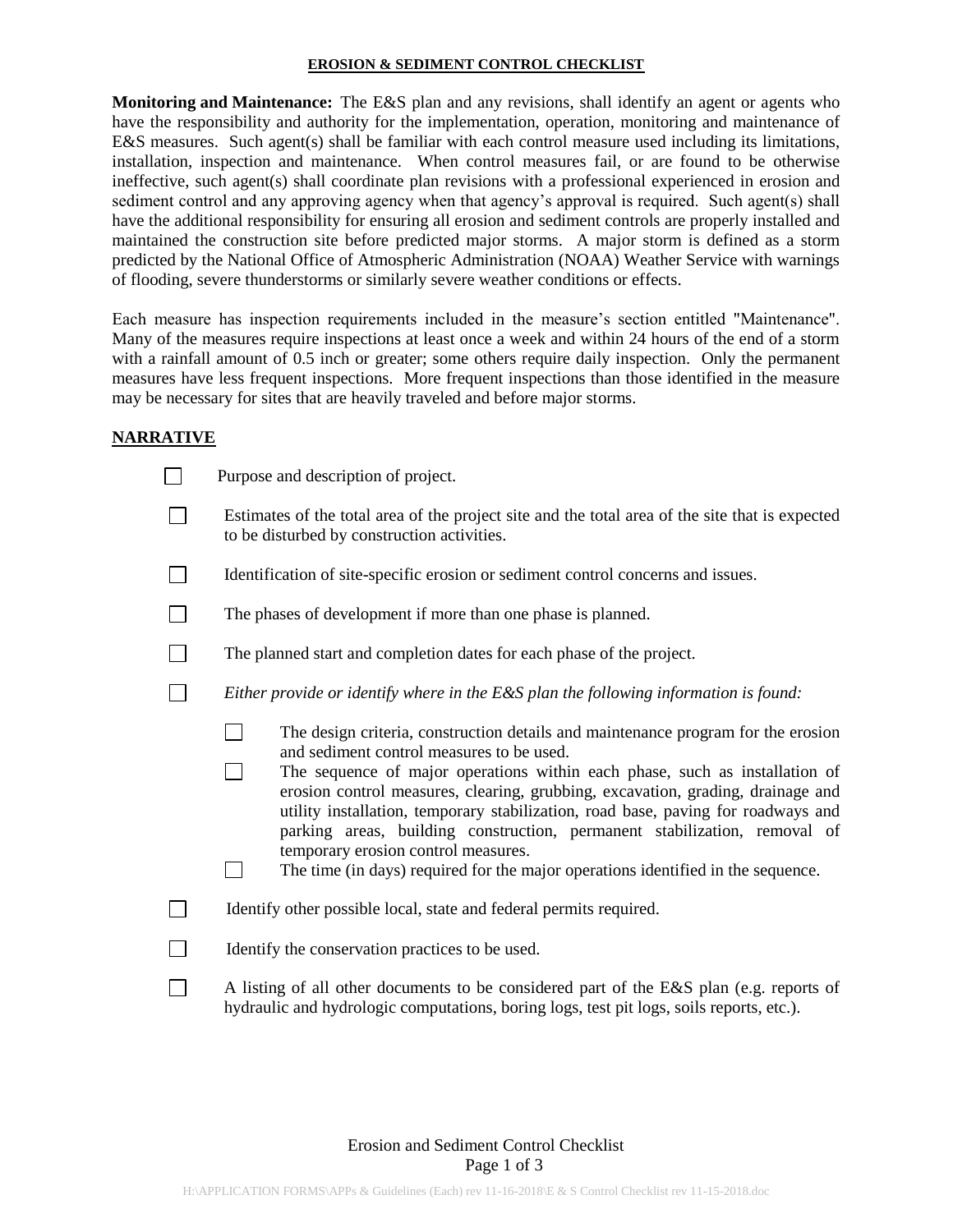### **SUPPORT DOCUMENTS**

- $\Box$ Size and locations of existing and planned channels or waterways with design calculations and construction details.
	- Existing peak flows with calculations.
	- Planned peak flows with calculations.
	- Changes in peak flows.
		- Off-site effects of increased peak flows or volumes.
		- Design calculations and construction details for engineered measures used to control offsite erosion caused by the project.
- $\Box$ Design calculations and construction details for engineered measures used to control erosion below culverts and storm sewer outlets.
- $\Box$ Design calculations and construction details for engineered measures used to control groundwater, i.e. seeps, high water table, etc.

 $\Box$ *Boring logs, test pits logs, soils reports, etc.*

## **SITE DRAWING(S) CHECKLIST**

|  |  |  | Jurisdictional features Required on All Maps or Drawings: |
|--|--|--|-----------------------------------------------------------|
|  |  |  |                                                           |
|  |  |  |                                                           |

- Scale (including graphical scale).
	- A title block containing the name of the project, the author of the map of drawing, the owner of record for the project, date of drawing creation and any revision dates.
- Property lines.
	- For plans containing E&S measures which require an engineered design, the signature and seal of a professional engineer licensed to practice in Connecticut.

## *Site Locus Map:*

- Scale (1:24,000 recommended).
- Project location (show property boundaries and at least the area that is within 1000 feet of the property boundaries).
- Roads, streets/buildings.
- Major drainage ways (at least named watercourses).
- Identification of any public drinking water supply watershed area.

## *Topography, Natural Features and Regulatory Boundaries:*

- Existing contours (2 foot intervals).
- Planned grades and elevations.
- Seeps, springs.
- Limits of cuts and/or fills.
- Soils, bedrock.

# Erosion and Sediment Control Checklist Page 2 of 3